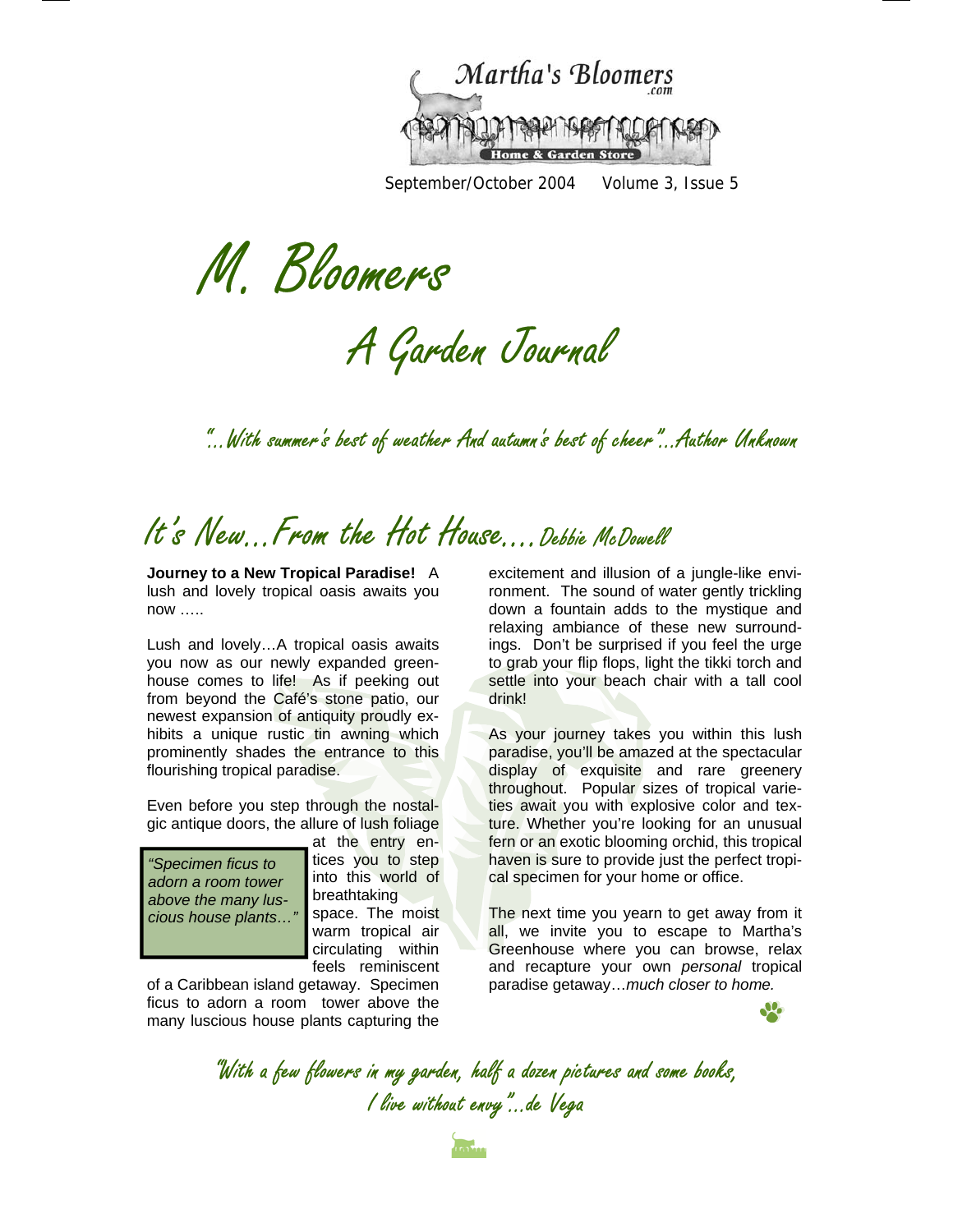## Passion Vines, Beauty & Habitat...by Karen M. Breneman

Vines traditionally used to cover trellises are also important in the garden as habitat for butterflies, hummingbirds, and song birds. While providing cover to hide unsightly features in the landscape such as fences, airconditioners and garbage cans, vines provide food, shelter, wildlife nesting sites, and make great ground covers.

The *Passiflora* or passion vines are the most exotic of the native vines. When the first Roman Catholic priests arrived in Texas and saw the native passionflower, they attached a symbolism to teach the story of the divine passion of Christ. The Church in Spain and Italy accepted the specimens sent from the new world and influenced the botanists to name the new species, *Passiflora incarnata,* the flower of the passion incarnate. There are variations, but the basic symbolism is as follows: the column rising from the center of the flower represents the cross; the corona, the crown of thorns; the three knoblike stigma, the nails; the five stamens, the five wounds of Christ; the bladelike leaves, the spear that pierced Christ's side; the curling tendrils suggest the whips and cords that tormented Him; the ten sepals and petals, the ten faithful Apostles—omitting Peter who denied Jesus and Judas who betrayed him; the purple blossoms, the purple robe in which Christ was mockingly dressed; and the white blossoms, represent the purity and brightness of Christ.

Another name for the native *P. incarnata* is Maypop. This is the anglicized version of the

Native American word *maracock* meaning rattle, because when dried the gourd like fruit seeds rattle like a maraca. Today, the fruit is used for jelly or jam.

Native Americans made poultices of the leaves of the passionflower to help heal bruises and other injuries. In folk medicine an extract of the fresh plant or powdered root or dried fruit and flower tops was used as a nerve sedative to treat general restlessness and to relieve insomnia and headache, dysmenorrhea, fever, and high blood pressure. The National Formulary recognized passionflower as a tranquilizer/ sedative source from 1916-1936.

Man has hybridized the native light blue flowered vine resulting in many different named cultivars. One of the more popular is *Passiflora 'Incense'*, a dark blue flower with a light fragrance. Of the seven native passion vines, *P. incarnata* is the most common. The large red passion flower is not native to Texas, but South America. While lovely, this species does not provide benefit to wildlife. The long wing butterflies — Gulf Fritillary, Zebra long wing and Julia- - will not lay eggs on the red flowered vine. They use only the native species and their hybrids. .

This perennial vine is dormant in the winter, prefers well drained, sandy loam soil and grows in dappled shade to full sun. Plant the native *Passiflora* species and hybrids and enjoy the exotic blooms, fragrance, and the added color and movement of the long wing butterflies.



"The greatest gift of the garden is the restoration of the five senses"...Hanna Rion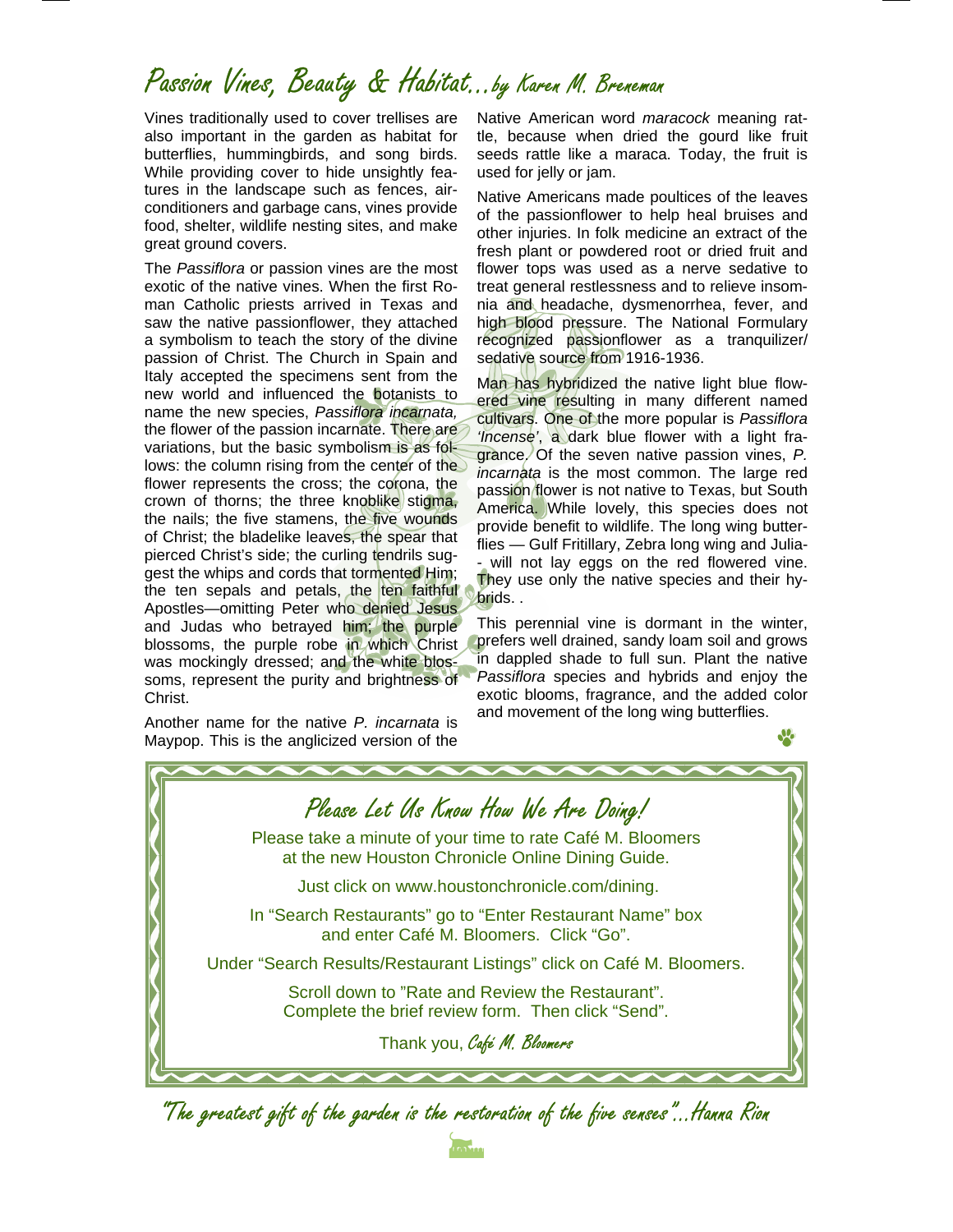## The Fall Landscape….Vickie Deike, Landscape Designer

Fall truly is the ideal time for planting. Once past the dog days of summer, shrubs and trees breathe a little sigh of relief along with the rest of us. Surviving the heat is quite stressful for most plants, which is why it can be beneficial to plant shrubs and trees when temperatures begin to drop. Installing plant material in the fall gives these new plants months of time to grow roots and become established before they are put through the heat stress of another summer. Additionally, because the temperatures are lower, planting in the fall will require less babysitting for your new kids. This means less work and more time to enjoy!

Although spring and summer abound with perennial color, that doesn't mean fall and winter have to be the slouches. Select plant material that will provide interest all year long. A couple of perennials that will kick in and give your garden a second wind once Summer flowers begin to fade are Mexican Bush Sage and Copper Canyon Daisy. Mexican Bush Sage is a shrub that wants full sun. It can grow to three feet high and wide. In the fall it puts on a wonderful display of showy lavender spikes.

Copper Canyon Daisy is a small shrub. Here in the Brazos Valley it will reach approximately two feet tall, and spread to three feet. It needs full sun and has a high heat tolerance, perfect for those sizzling westward facing walls. This daisy will provide a profusion of yellow-gold flowers in the fall until frost. It is excellent as a border or in masses.

Perennial displays are wonderful, but don't forget about evergreens. In the fall and winter, gardens are too often slightly bare. If you feel your garden is drab and a bit depressing through these months, you may need to invest in some evergreens. Evergreens are the cornerstones of the garden. If properly selected, they will provide substance in the fall and winter, and then set the stage for the spring and summer flowers.

Two good evergreen selections are Nandinas and Nellie R. Stevens hollies. With several varieties in the Nandina family there is surely one to fit everyone's needs. These plants range in size from one foot to six feet tall and can take sun or shade. Nandinas typically have a foliage color change and produce red berries during the fall and winter seasons.

 Nellie R. Stevens is a large glossy-leaved holly that will take sun or shade. It can grow to fifteen plus feet, but typically can be maintained at eight to ten feet tall and six to eight feet wide. It can be left to its own devices to form a dense screen or with a little work it can be grown into a nice Christmas tree shape. Get those Christmas lights ready!

Don't forget, Martha's Bloomers provides landscape design and installation. Please call me, Vickie Deike, with any inquiries.

**(936) 825-7777, ext. 104.** 

We would love to "Plant your Escape!"

We would like to introduce the newest member to the Martha's Bloomers family, Vickie Deike. Vickie joined Martha's Bloomers this July as the designer in our landscape department. She holds a degree in Landscape Architecture from Texas A&M University. Her past work split her time between Austin and Houston giving her experience in a wide range of landscape styles.

For Martha's Bloomers landscape services, please give Vickie a call at (936) 825-7777, ext. 104, send her an email, Vickie@marthasbloomers.com, or just stop in and say Hi!

### Decorating Tips…Tricia Barksdale, Petals 'n Bloomers

**Decorative Trends**...Move over Shabby Chic! Here comes Citrus Chic! The bright orange, yellow and green of citrus fruits can be added to your current color scheme to spice up your décor. Lime green added to a red and white kitchen provides an updated look. A touch of orange plugged into a blue and yellow room kicks it up a notch.

"Brown" is the new "Black." Just as we have put any accent color with black, now we can do the same with brown. Pair it with pink, red, turquoise, etc. This chocolate trend is a warmer,

cozier look. Send a Smile Any Day!

Petals 'n Bloomers **(936) 825-8577**

"Everyone must take time to sit and watch the leaves turn"...Elizabeth Lawrence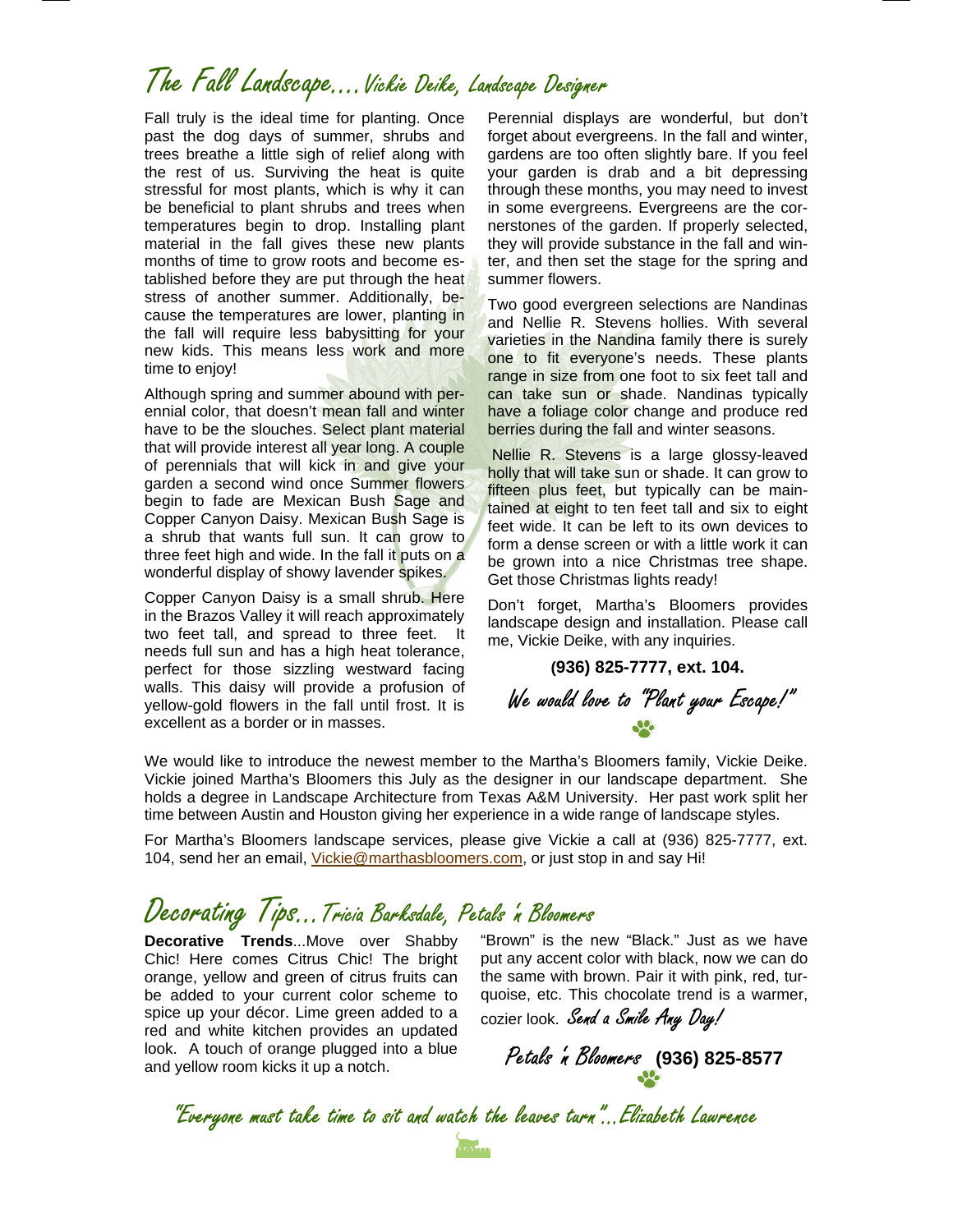### Landscapes...Tim Kiphart, Landscape Staff

Our high summer humidity and semiarid weather conditions make for one HOT climate. While the unrelenting, sizzling daytime heat is enough to compromise even the strongest constitutions, it is the elevated night time temperature that makes gardening so difficult here in Texas. Many plants start shutting down around 75 degrees to conserve resources. Ironically, and unfortunately for us, it is the high night-time humidity that buffers this effect by providing just enough moisture to replenish spent flowers. It is dealing with the Texas extremes (climate, soil, water) that make gardening so rewarding.

Moving out of summer and into the fall we

"*There is no place like Texas and successful gardening takes a little practice…"* 

are truly blessed to be gardening in Texas. Cooler temperatures renew the mind, spirit, and body of plants and people

alike. This second spring beckons us outdoors…into the garden, prairie or woods. Color and texture seems more intense, no doubt a combination of the changing day length and the re-greening of a tired, scorched landscape. There is no place like Texas and successful gardening takes a little practice, some know-how, and a willingness to learn from Mother Nature.

#### **HONEY-DO LIST:**

**Fertilize—**Fall is a great time to fertilize the lawn and garden. Use a high quality organic fertilizer like Gardenville Soil Food, which comes in a granular 6-2-2 or 7-2-2 formulauct. For those who prefer a liquid formulation, Medina HastaGro or a fish hydrolysate\seaweed combination is very effective. Avoid high nitrogen synthetic sources.

**Mulch—**If needed, apply a hardwood or native mulch, 2-4" deep. A native shredded or hardwood mulch is superior to pine bark, which has a propensity to float out of beds when it rains. Native ground mulch acts as a natural erosion control blanket by netting together. It also has a greater diversity of materials in it that contribute immensely to soil fertility and plant growth.

**Hummingbird Feeders—**September is the

time Black Chin and Ruby Throat hummingbirds start the trek south, although many folks may have year round residents. Keep hummingbird feeders clean, and **leave the red food dye** 

**out.** Mix sugar and water at a 1:4 ratio.

**Adjust Irrigation Controllers—**Fall rains mean readjusting your irrigation timer. Instead of reprogramming each station, use the water budget function. This allows a reduction in irrigation time as a percentage of the total water programmed for each station. Call Martha's Bloomers' landscaping at if we can be of assistance.

#### Call **(936) 825-7777 ext. 114 or 104**.

As a good friend likes to say "Life is a garden, dig it!"

tion. Micro-Life is another very good prod-"The little things? The little moments? They aren't little"...John Zabat-Zinn Plan your Festive Holiday Gala! Café M. Bloomers **offers a variety of special holiday menus, wine and beer. Contact Pamela Hays to discuss the various menu options available this holiday season. Call Now — We are already booking! (936) 870-3277** 

maning and starting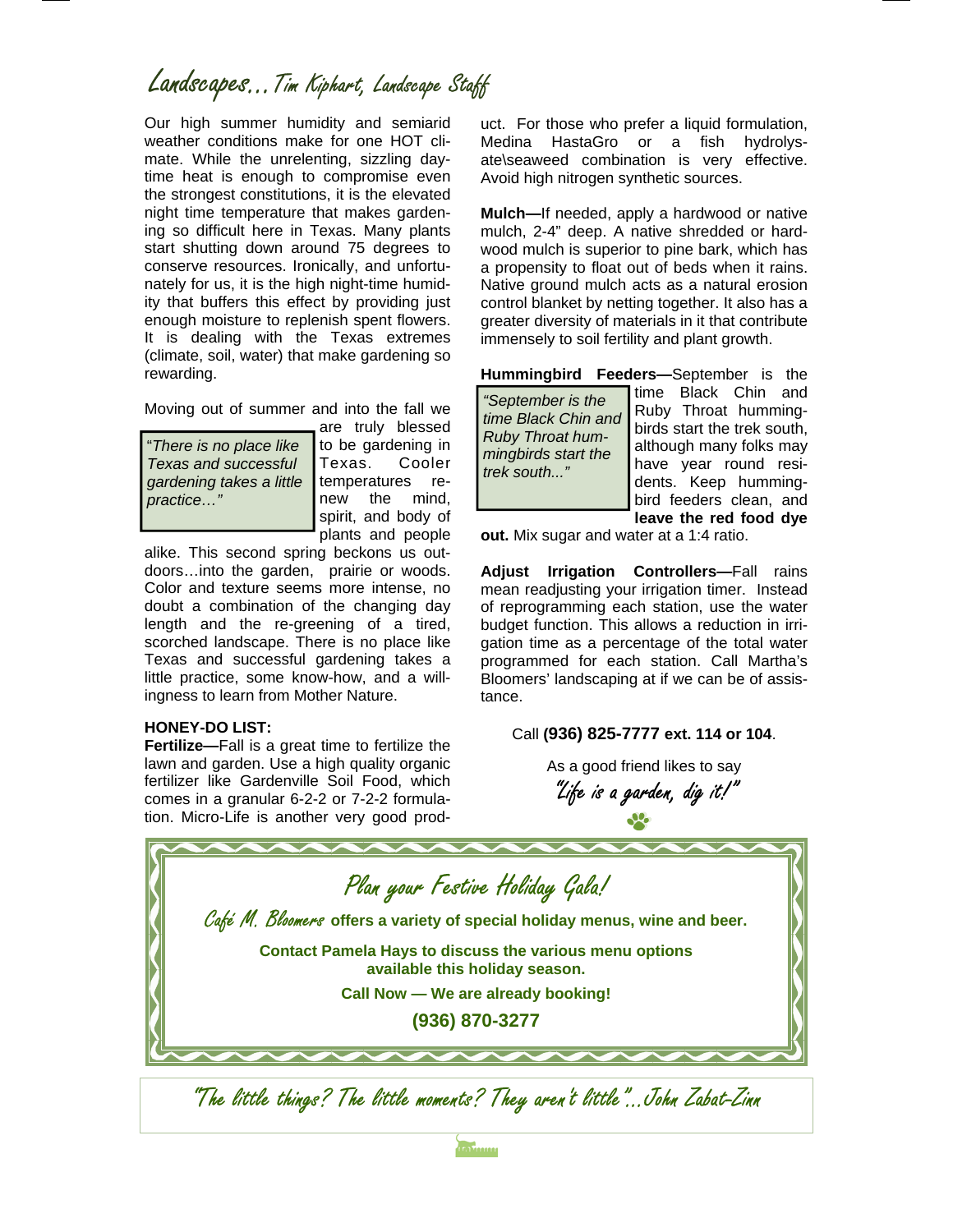### Ask Martha & Bloomer…

**Dear Martha:** With summer coming to an end, when is the best time to water?

**Martha here...** While summer is almost over, the days can still be very hot. Try to water early for better absorption and for disease prevention.

**Dear Bloomer:** My yard needs some pizzazz!

 **Bloomer here…**Add some greenery, such as Boston ivy, hardy ferns and crotons. Some will turn with the season, displaying lovely fall colors. Then, tuck a little pumpkin or two in for a finishing touch!

# It's Delightful, It's Delovely, It's Delicious...Georgianne Blakely-Zemanek

Extreme makeovers are all the rage….why not a one-day makeover for your home or office!

Georgianne Blakely-Zemanek, of Amazing Spaces, will present **It's Delightful, It's Delovely, It's Delicious** seminar that will demonstrate how you can transform your living or office space, in just one day, while using your existing furniture and accessories. See how to fluff and spruce your space into perfection in an already furnished room, giving it a whole new look!.

In addition to making over rooms using existing materials, Georgianne can start from scratch, using her vision for detail to make a single room or your entire home a comfortable surrounding of style, elegance and visual excitement.

Georgianne's demonstration-style presentation will teach you how a few simple steps can turn a typical mantle into a festive showplace for your family's treasured holiday accessories. Find out how to convert a bookcase from a simple storage space to a joyful holiday display.

Georgianne's designs emphasize color and

warmth. Crystal, silver, and accent lighting are used as highlights, while live greenery and plants, such as poinsettias and magnolia blossoms play a major role in holiday presentations.

Georgianne's work will be enhanced by the floral designs of Tricia Barksdale, Petals 'n Bloomers Florist. Holiday decorated tables designed for elaborate dinner parties will be displayed.

*Georgianne Blakely-Zemanek is an interior designer licensed through the Texas Board of Architectural Examiners and has been featured on Good Morning Houston.* 

> Join us Monday, October 4th at 10:30 am

for **It's Delightful, It's Delovely, It's Delicious**  decorating seminar and luncheon.

Lunch will be served immediately following. Cost is \$20 per person. Seating is limited. Reservations confirmed by credit card required.

Call Café M. Bloomers  **(936) 870-3277**